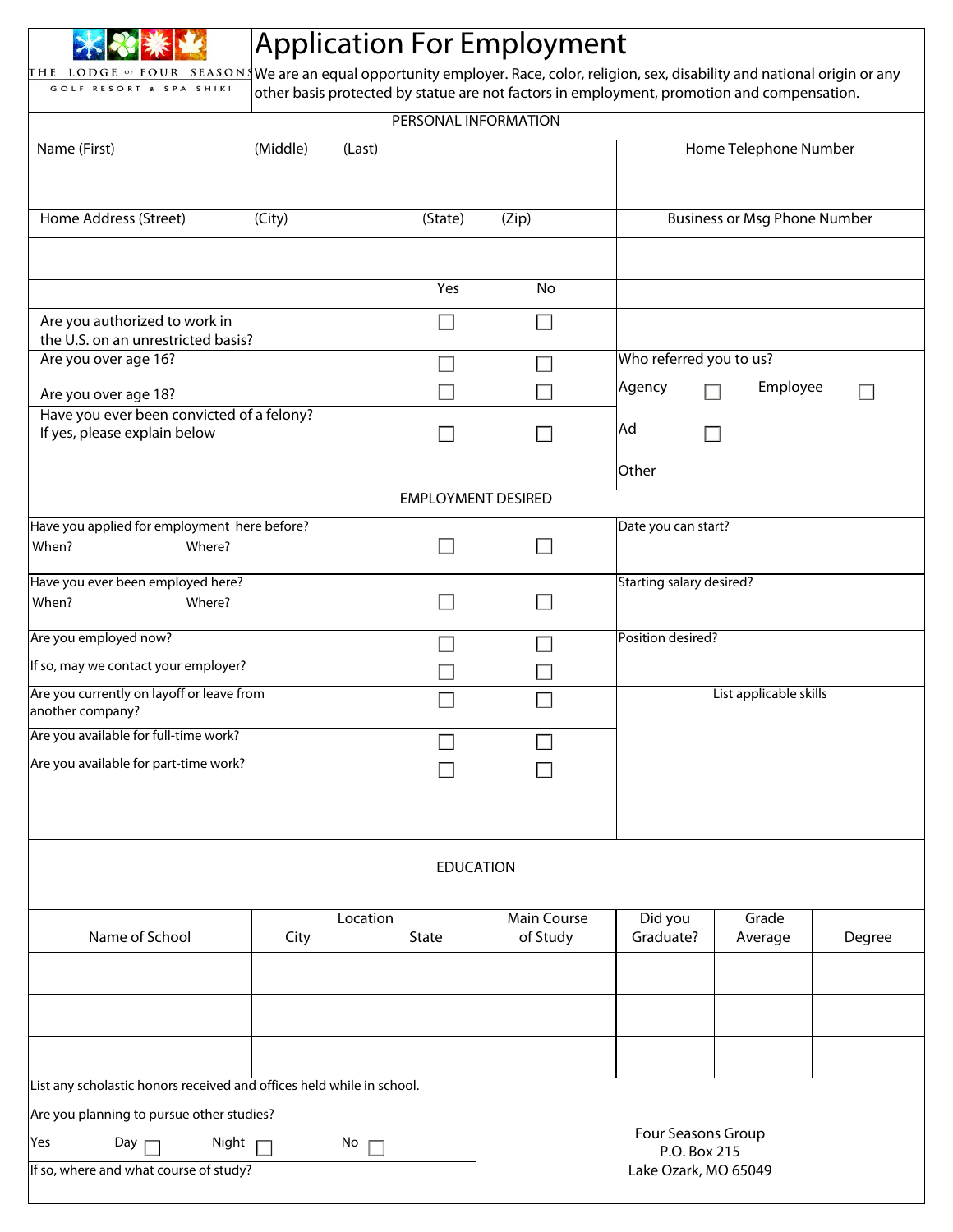| <b>EMPLOYMENT HISTORY</b><br>(List employment for the past 10 years, starting with present job. Include military experience.) |           |                        |                                                   |                         |                     |      |      |  |
|-------------------------------------------------------------------------------------------------------------------------------|-----------|------------------------|---------------------------------------------------|-------------------------|---------------------|------|------|--|
| <b>Company Name</b>                                                                                                           |           |                        | For Office Use Only                               |                         |                     |      |      |  |
| <b>Street Address</b>                                                                                                         | Telephone |                        | Category                                          | <b>Excellent</b>        | Good                | Fair | Poor |  |
| City & State                                                                                                                  |           |                        | Attendance                                        |                         |                     |      |      |  |
| Job Title                                                                                                                     |           |                        | Reliability                                       |                         |                     |      |      |  |
|                                                                                                                               |           |                        | <b>Work Habits</b>                                |                         |                     |      |      |  |
| Supervisor                                                                                                                    |           |                        | Employee strong points:<br>Employee weak points:  |                         |                     |      |      |  |
| From<br>Date Employed                                                                                                         | To        | Salary                 | Reason for leaving:                               |                         |                     |      |      |  |
| <b>Specific Duties</b>                                                                                                        |           |                        | Would you rehire employee?                        |                         |                     |      |      |  |
| Reason For Leaving                                                                                                            |           | If no, please explain: |                                                   |                         |                     |      |      |  |
| <b>Company Name</b>                                                                                                           |           |                        | For Office Use Only                               |                         |                     |      |      |  |
| <b>Street Address</b>                                                                                                         | Telephone |                        | <b>Category</b>                                   | <b>Excellent</b>        | Good                | Fair | Poor |  |
| City & State                                                                                                                  |           |                        | Attendance                                        |                         |                     |      |      |  |
|                                                                                                                               |           |                        | Reliability                                       |                         |                     |      |      |  |
| Job Title                                                                                                                     |           |                        | <b>Work Habits</b>                                |                         |                     |      |      |  |
| Supervisor                                                                                                                    |           |                        |                                                   | Employee strong points: |                     |      |      |  |
| From<br>Date Employed                                                                                                         | To        | Salary                 | Employee weak points:                             |                         |                     |      |      |  |
|                                                                                                                               |           |                        | Reason for leaving:<br>Would you rehire employee? |                         |                     |      |      |  |
| <b>Specific Duties</b><br>If no, please explain:                                                                              |           |                        |                                                   |                         |                     |      |      |  |
| Reason For Leaving                                                                                                            |           |                        |                                                   |                         |                     |      |      |  |
| <b>Company Name</b>                                                                                                           |           |                        |                                                   |                         | For Office Use Only |      |      |  |
| <b>Street Address</b>                                                                                                         | Telephone |                        | <b>Category</b>                                   | Excellent               | Good                | Fair | Poor |  |
| City & State                                                                                                                  |           |                        | Attendance                                        |                         |                     |      |      |  |
| Job Title                                                                                                                     |           |                        | Reliability                                       |                         |                     |      |      |  |
|                                                                                                                               |           |                        | <b>Work Habits</b>                                |                         |                     |      |      |  |
| Supervisor                                                                                                                    |           |                        | Employee strong points:<br>Employee weak points:  |                         |                     |      |      |  |
| From<br>Date Employed                                                                                                         | To        | Salary                 | Reason for leaving:                               |                         |                     |      |      |  |
| <b>Specific Duties</b>                                                                                                        |           |                        | Would you rehire employee?                        |                         |                     |      |      |  |
| If no, please explain:<br>Reason For Leaving                                                                                  |           |                        |                                                   |                         |                     |      |      |  |
| IF YOU NEED ADDITIONAL SPACE, PLEASE ATTACH A SEPARATE SHEET                                                                  |           |                        |                                                   |                         |                     |      |      |  |